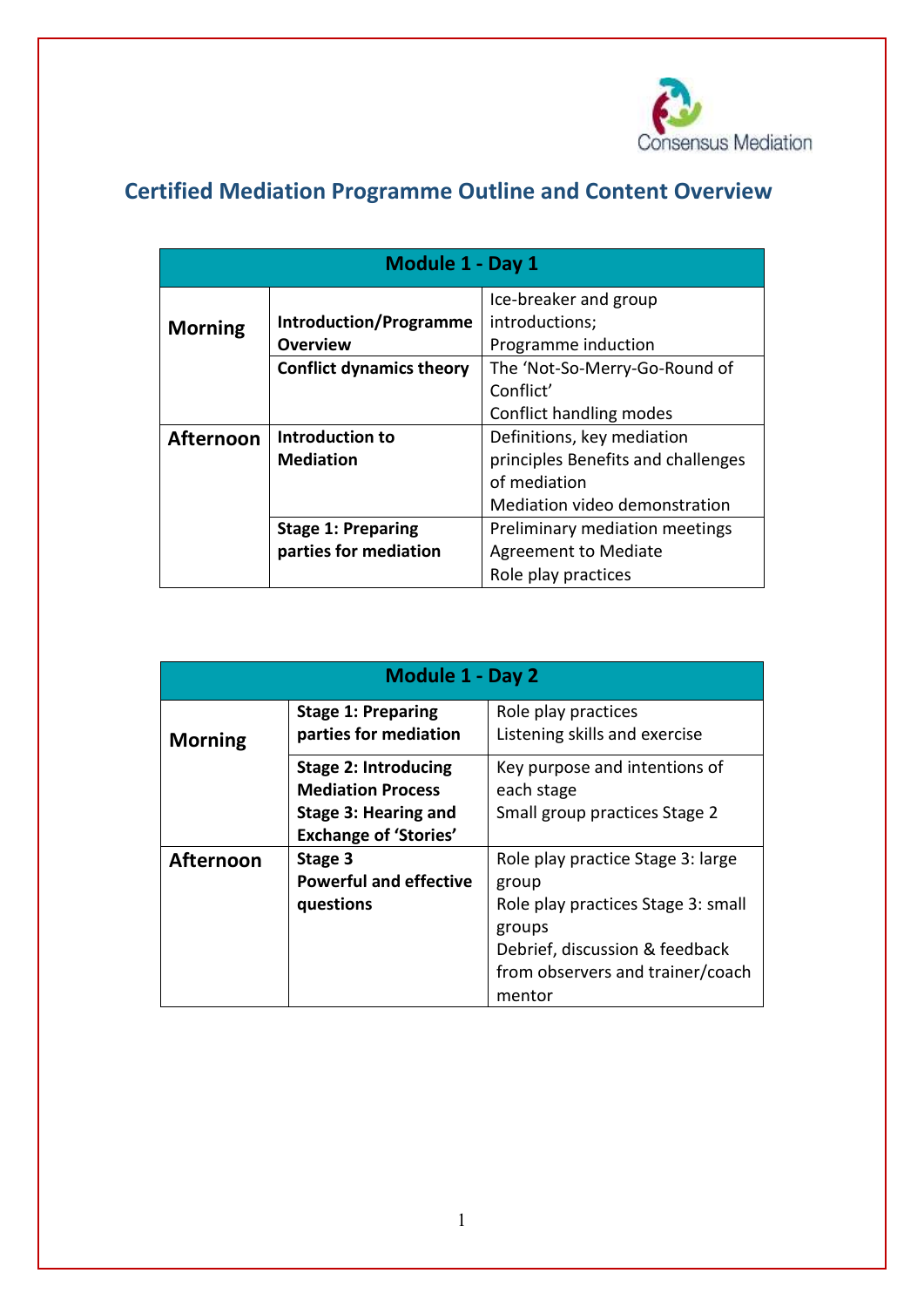

| <b>Module 2 - Day 3</b> |                                                                                       |                                                                                                                                 |
|-------------------------|---------------------------------------------------------------------------------------|---------------------------------------------------------------------------------------------------------------------------------|
| <b>Morning</b>          | <b>Review Module 1</b><br>Stages 2-3                                                  | Role play practice Stage 2-3: large<br>group                                                                                    |
|                         | <b>Framing and Reframing</b><br>Stage 4: Identifying and<br><b>Framing the Issues</b> | Introduction to reframing<br>Key purpose and intentions of Stage<br>4<br>Role play practices Stage 3-4: small<br>groups         |
| <b>Afternoon</b>        | Caucus/Separate<br>meetings<br>Stages 3-4<br>Stages 3-4                               | Separate meetings: when/how<br>Role play practices Stage 3-4: small<br>groups<br>Role play practices Stage 3-4: small<br>groups |

| <b>Module 2 - Day 4</b> |                           |                                      |  |
|-------------------------|---------------------------|--------------------------------------|--|
|                         | Review 'homework'         | Key purpose and intentions of Stage  |  |
| <b>Morning</b>          | <b>Stage Five: Option</b> | 5                                    |  |
|                         | <b>Development and</b>    | Demonstration                        |  |
|                         | <b>Negotiation</b>        |                                      |  |
|                         | Stages 3-5                | Role play practices Stage 3-4: small |  |
|                         | <b>Power in mediation</b> | groups                               |  |
|                         |                           | Power dynamics – mediator/parties    |  |
| <b>Afternoon</b>        | Stages 3-5                | Role play practices Stage 3-5: small |  |
|                         |                           | groups                               |  |
|                         |                           |                                      |  |

| <b>Module 3 - Day 5</b> |                                                                                   |                                                                                                            |
|-------------------------|-----------------------------------------------------------------------------------|------------------------------------------------------------------------------------------------------------|
| <b>Morning</b>          | <b>Review Module 2</b><br>Stages 3-5                                              | Role play practice Stage 3-5: large<br>group                                                               |
|                         | <b>Stage Six: Crafting</b><br>Agreement<br><b>MII Assessment</b><br>documentation | Key purpose and intentions of Stage<br>6<br>Demonstration Stage 6<br>Role Play Self Assessment<br>document |
| <b>Afternoon</b>        | Stages 3-6                                                                        | Role play practices Stage 3-6: small<br>groups                                                             |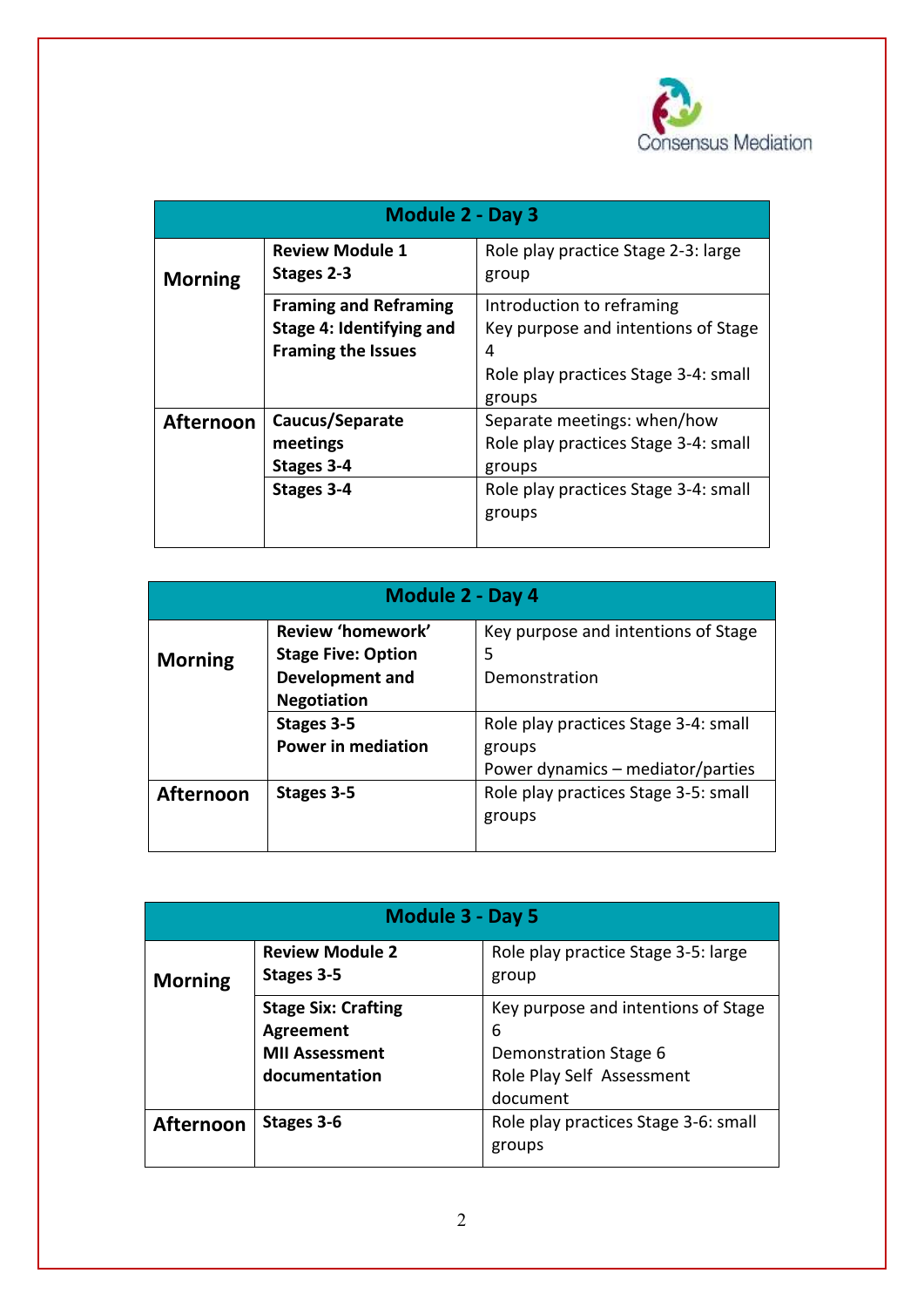

| Module $3 - Day 6$ |                                                                  |                                                                                                                                         |
|--------------------|------------------------------------------------------------------|-----------------------------------------------------------------------------------------------------------------------------------------|
| <b>Morning</b>     | Review 'homework'<br><b>Role play practice Stages</b><br>$2 - 6$ | Pre-Assessment preparation: Role<br>play practice Stages 2-6 (videoed -<br>optional) Coaching and feedback<br>from trainer/coach mentor |
| <b>Afternoon</b>   | Review 'homework'<br><b>Role play practice Stages</b><br>$2 - 6$ | Pre-Assessment preparation: Role<br>play practice Stages 2-6 (videoed -<br>optional) Coaching and feedback<br>from trainer/coach mentor |

## **Training Methodology:**

The training methodology employs key principles of adult learning:

- Participants have already accumulated skills and experience and aims to harness and build on this.
- Training aims to meet the learners self-identified training needs
- Training should provide relevant practical skills and knowledge they can apply immediately.
- Activities are designed to engage and involve the participants as well as to appeal to the 4 learning styles as outlined by Kolb. For example courses include experiential and simulation exercises, observation and reflection exercises.
- Trainer's role is to facilitate the learning rather than simply transmit knowledge.
- There is also an emphasis on peer observation and self-assessment during the training.

#### **Training methods include:**

- $\circ$  Demonstrations, role playing & simulations with individual coach-mentoring and feedback, small and large group discussion, case study, peer observation, short research assignments, trainer presentation/inputs.
- $\circ$  Role play practice forms a core part of the training. All participants will receive extensive individual coaching and mentoring on their skill development throughout the course. Role play feedback focuses on issues and skills from each of the 4 core assessment categories: Managing the Relationships, Managing the Process, Managing the Content, Managing the Self
- $\circ$  Participants are also required to complete a Learning journal, written assignment and prepare and present a short presentation on an area of relevance or interest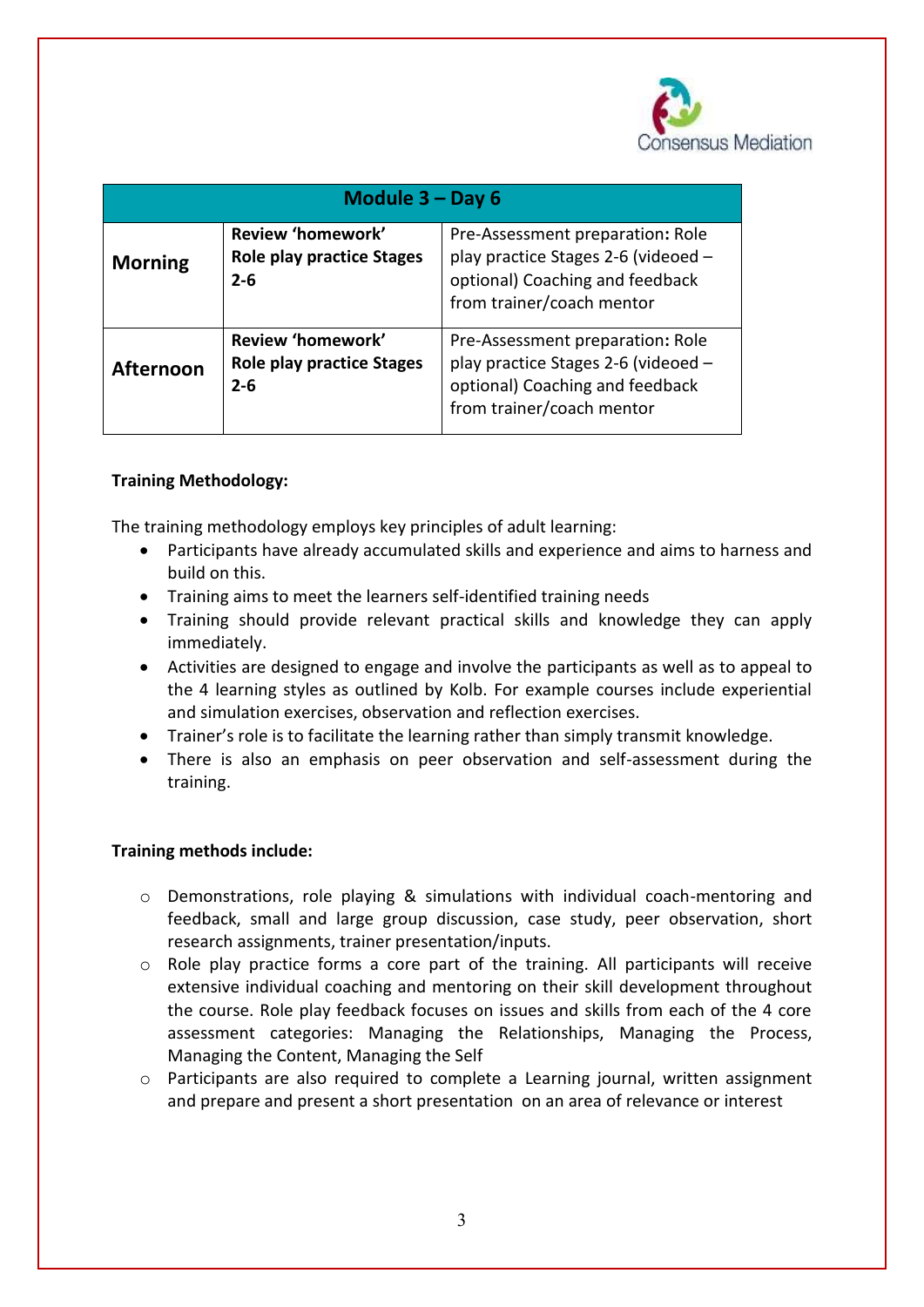

# **Certified Member Assessment Competencies Mediators' Institute of Ireland**

#### **A. Managing the Process of Mediation**

- **1. Upholds key principles of mediation throughout the process:**
	- **a. Confidentiality**
	- **b. Voluntary participation in the process**
	- **c. Self-determination**
	- **d. Impartiality of the Mediator**
- 2. Deals effectively with any initial resistance to mediation
- 3. Ensures participants have a clear understanding of the structure of the mediation process and roles
- 4. Where appropriate, confirms parties have authority to make decisions around resolving the issues or identifies an appropriate process regarding authority to settle.
- 5. Ensures the Agreement to Mediate is signed (either in joint session or beforehand)
- 6. Manages the introduction process in a respectful, balanced and clear fashion
- 7. Where applicable, assists the participants in negotiating the process, ground rules and agenda for mediation sessions
- 8. Uses reflective listening skills to demonstrate the Mediator has accurately captured what parties are trying to communicate
- 9. Picks up on and pursues verbal and nonverbal cues to promote progress
- 10. Enables the development of each participant's story by asking relevant questions, particularly open questions, to encourage parties to talk
- 11. Attends and explores participants' concerns and empathises appropriately with feelings
- 12. Adopts a pace which is responsive to the need of the parties
- 13. Summarises and checks before moving on
- 14. Manages and signposts transitions between stages and keeps all parties informed
- 15. Helps parties to use the time productively when not with Mediator by encouraging parties to reflect
- 16. Demonstrates appropriate use of joint meetings and/or caucus and respects confidentiality throughout
- 17. Remains in charge of the process throughout and handles challenges to either the process or the Mediator, calmly and assertively.
- 18. Manages impasse, resistance, or difficult behaviour
- 19. Works with power imbalance or control issues and handles intense emotions appropriately
- 20. Displays flexibility and uses creative strategies effectively
- 21. Empowers the participants to explore and find their own ways forward
- 22. Generates an atmosphere of creative problem solving and facilitates the parties to create solutions and work towards agreement.
- 23. Assists participants with option building and broadening the number or scope of options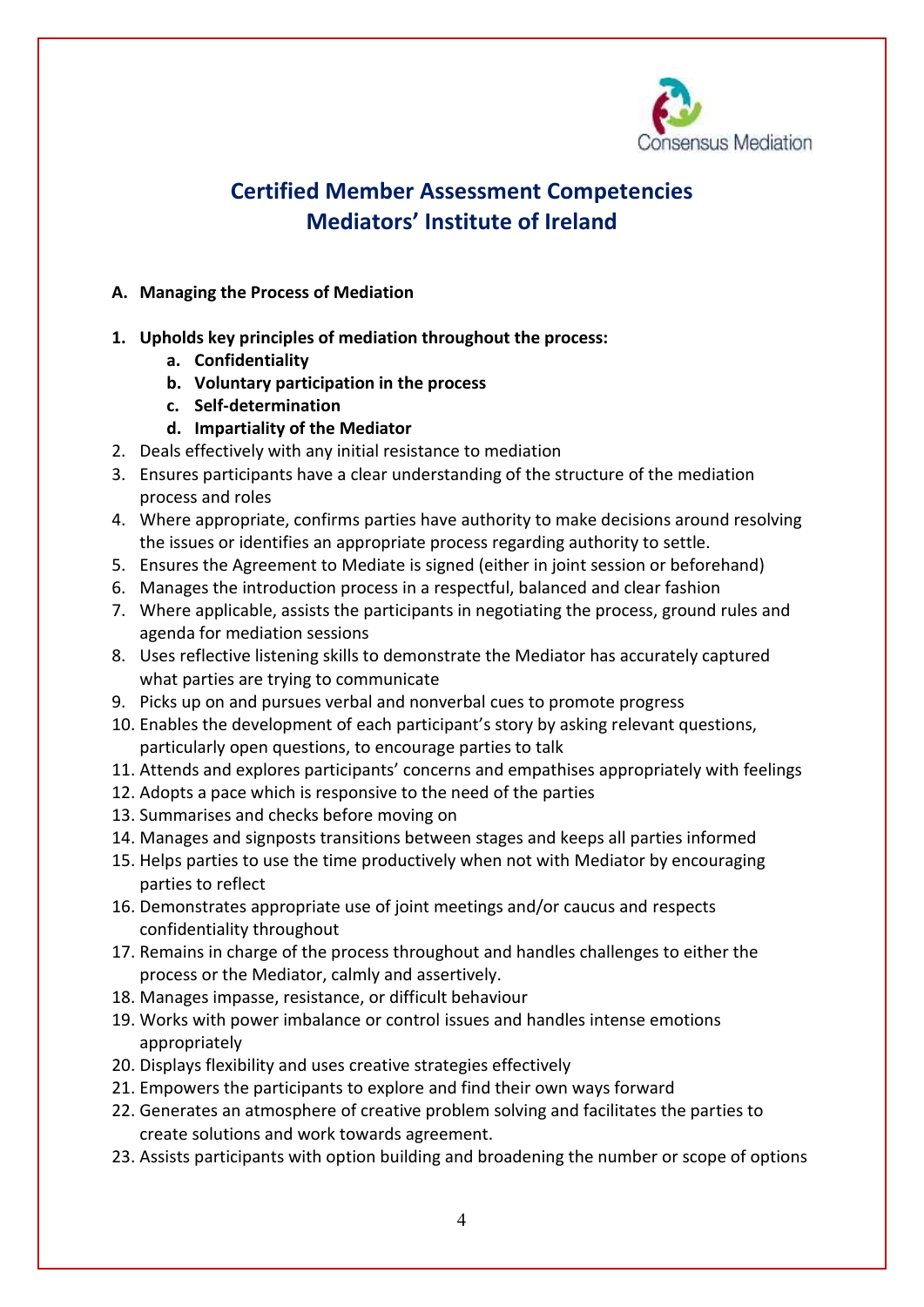

- 24. Works on options, implications and consequences, and avoids premature commitment to solutions
- 25. Encourages parties to make their own decisions
- 26. Assists participants in understanding the consequences of their plans
- 27. Assists participants in exploring and reality-testing alternatives to mediation, using BATNA, WATNA and reality testing in a timely and effective manner
- 28. Assists participants with reality testing next steps, particularly through the use of questioning and consultation with other agencies where appropriate
- 29. Where appropriate, draws together options into a coherent agreement
- 30. Facilitates parties to draft terms of the Mediation Agreement
- 31. In the event of parties failing to reach an agreement, closes the process appropriately
- 32. Demonstrate a capacity to capture the points of agreement in relation to the key issues discussed and record those concisely and clearly in a mediation settlement/agreement.
- 33. Ensures any notes, flip/chart notes or any technology used etc. treated in an appropriate and confidential manner

#### **Overall Rating** *(please circle one)***:** 1 2 3 4 5

#### **B. Managing the Relationship in Mediation**

- 1. Establishes and maintains a respectful trusting and balanced relationship with the participants by:
	- a. Creating rapport
	- b. Respecting the participants
	- c. Encouraging mutual respect among all participants
	- d. Being objective and impartial in style
- 2. Sets the scene and sets the tone, appears relaxed, alert and confident with the process
- 3. Is attentive to parties' comfort and needs and arrange breaks during session, as needed
- 4. Encourages use of preferred names
- 5. Conveys energy, enthusiasm and personal warmth
- 6. Establishes the Mediator's authority and communicates in an assured, open manner, verbally and nonverbally
- 7. Uses a range of rapport-building strategies, such as adapting terms used, adopting a pace or volume of speech to suit the language level of the parties and acknowledging non-verbal behaviours
- 8. Ensures nonverbal listening cues (e.g. posture, eye contact) are supportive and balanced.
- 9. Demonstrates neutrality through equal treatment of the parties and use of nonjudgmental language
- 10. Manages interruptions effectively
- 11. Reminds parties about agreed ground rules, if other interventions are ineffective
- 12. Enables the participants hear each other's stories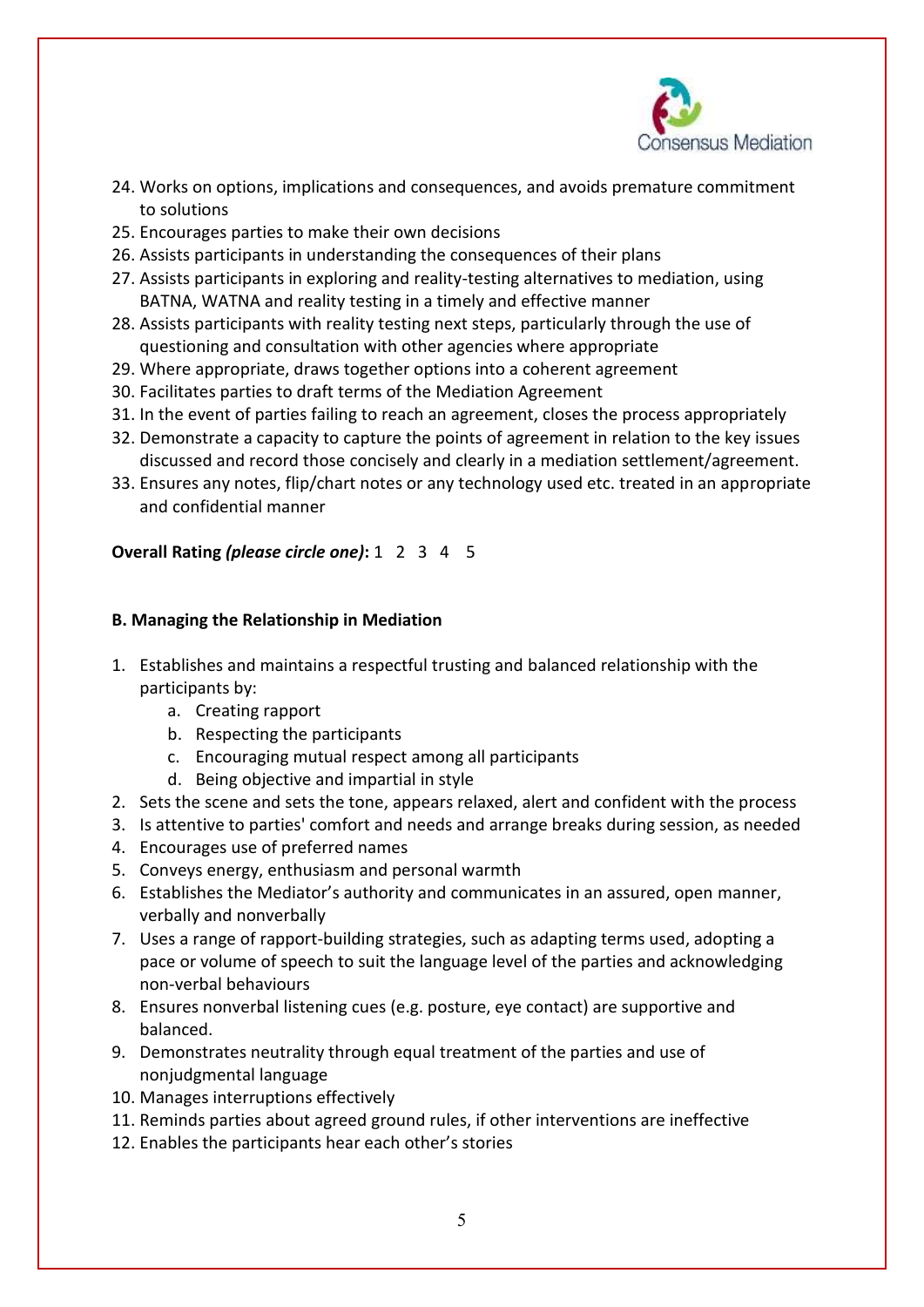

- 13. Enables the participants develop a relationship with the Mediator(s) and if feasible, with each other in the room, whereby they express feelings and become "*real*" to each other
- 14. Paraphrases, asks clarifying questions and summarises to assist parties to feel heard
- 15. Raises questions as appropriate between parties about feelings and specific behaviours to encourage constructive expression of emotions and prevent escalation of conflict
- 16. Clarifies between parties, as appropriate, the effects of past events relating to dispute issues
- 17. Allows parties to vent emotions, whilst maintaining a safe environment, in order to enable progress
- 18. Demonstrates understanding of each party's situation and their feelings about it
- 19. Encourages parties to describe their understanding of others' statements about feelings, needs and ideas
- 20. Recognises and acknowledges conciliatory gestures and concessions ('*gifts'*)
- 21. Facilitates expressions of regret and apology between the participants
- 22. Encourages the participants' self determination
- 23. Encourages parties to focus on the future and where appropriate, to explore their future relationship
- 24. Facilitates a collaborative relationship between the participants
- 25. Encourages participants to openly converse
- 26. Mutualises common ground between parties
- 27. Uses silence and other nonverbal communication strategies including pauses

## **Overall Rating** *(please circle one)***:** 1 2 3 4 5

#### **C. Managing the Content of the Mediation**

- 1. Manages the process without determining content
- 2. Draws out the background and context of the situation
- 3. Asks neutral, open-ended questions
- 4. Elicits not only facts, but also parties' perceptions of the situation and each other.
- 5. Identifies and probes positions, and explores underlying interests, issues and needs
- 6. Clarifies and checks understanding of each person's statements.
- 7. Enables the participants develop clarity about their concerns
- 8. Asks questions that encourage the parties to see the situation and the conflict, from a broader perspective including the other party's point of view
- 9. Explores beyond surface issues
- 10. Effectively summarises the essence of parties' stories and concerns
- 11. Demonstrates a good grasp of each parties needs and underlying interests (both tangible and emotional)
- 12. Helps to clarify and frame the issues constructively
- 13. Manages the separation and of issues into an agenda.
- 14. Identifies and emphasizes shared issues and interests.
- 15. Manages information exchange tactically to good effect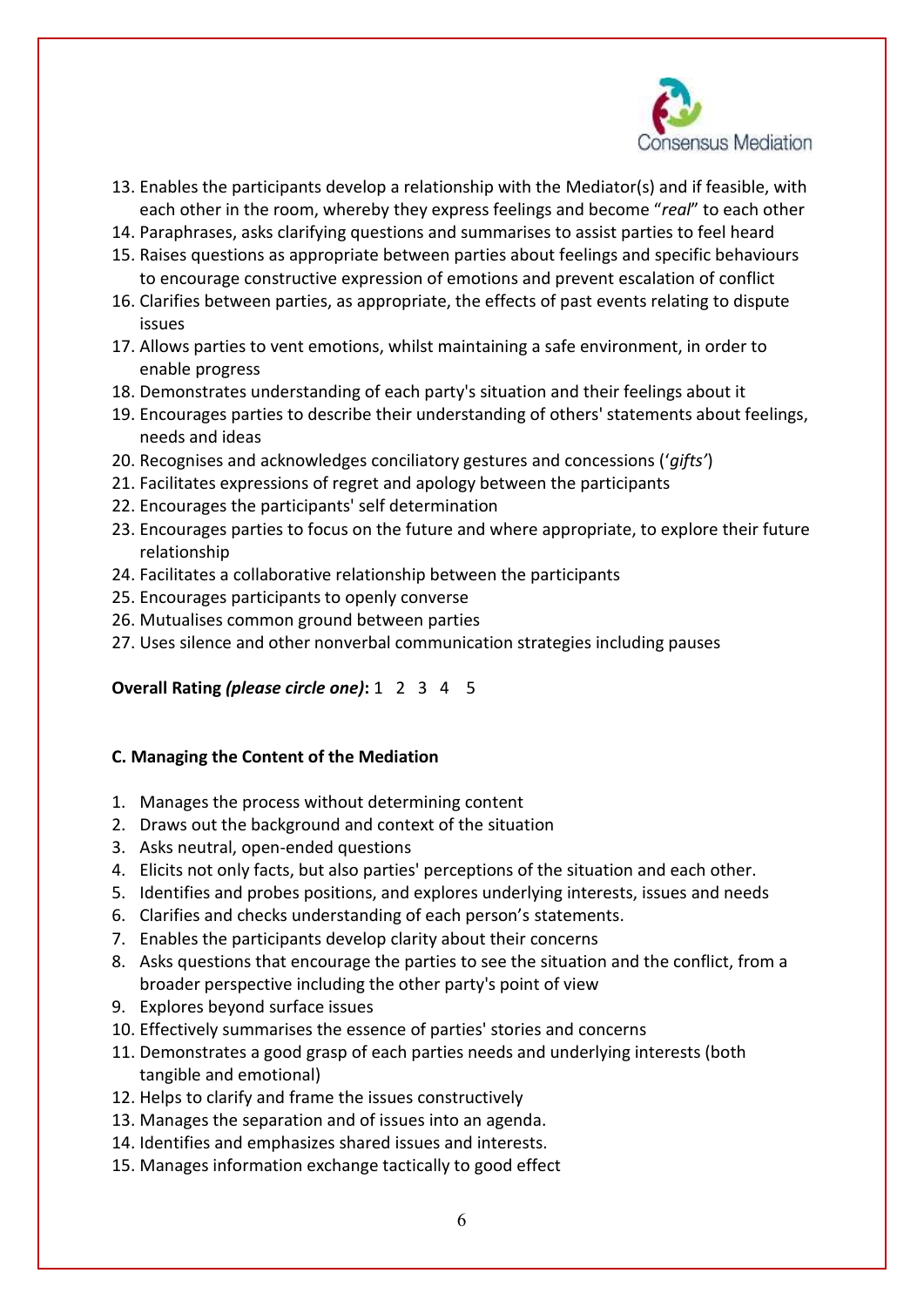

- 16. Helps parties to analyse risks and benefits of particular outcomes
- 17. Encourages the parties to re-evaluate their own and each other's position
- 18. Where appropriate, asks the parties to elicit information from other professionals *(such as appraisers, actuaries, accountants, mental health professionals, child protection professionals or lawyers)* with the objective of informing the parties' options
- 19. Checks with parties that all issues have been fully explored
- 20. Writes clearly and concisely, using neutral language
- 21. Keeps notes, as necessary, unobtrusively
- 22. Explains to parties what will happen to any notes, flip chart paper, paper work generated.

#### **Overall Rating** *(please circle one)***:** 1 2 3 4 5

#### **D. Managing Self**

- 1. Upholds and respects key principles of Mediation as per the as per the Mediation Act 2017 (where relevant) and the Mediators' Institute of Ireland Code of Ethics and Practice.
- 2. Demonstrates an ability to self-manage within the process
- 3. Give one or two examples of how learning from the course has led to changes in your behaviour/approach while playing the role of the Mediator
- 4. Comment on specific feedback received during the course (fromcolleagues and/or trainers)
- 5. Identify any relevant ethical issues that might have arisen in this case
- 6. Identify any biases and practices from current and previous personal and professional experience that might have come up for you in this case.
- 7. Demonstrates knowledge and understanding of key elements, provisions, wording etc. that a potential Mediation Agreement would have contained, had an Agreement been reached during the mediation session.

**Overall Rating** *(please circle one)***:** 1 2 3 4 5